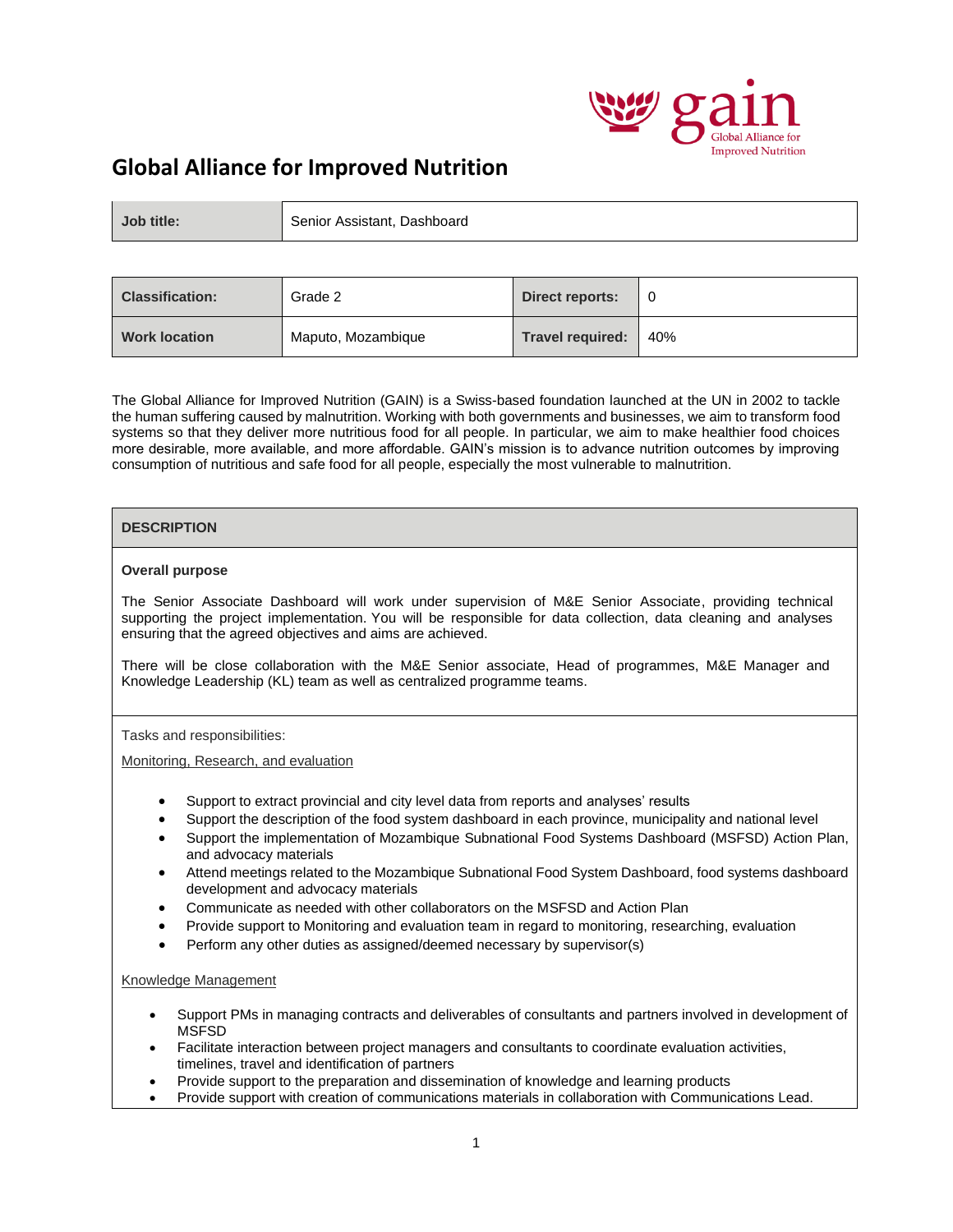

# **Global Alliance for Improved Nutrition**

• Support other GAIN programs as required

# Reporting

- Provide support to review and interpret monitoring data as part of preparation for GAIN's performance and donor reports
- Support reports preparation for GAIN, donors and other partners on program activities, as needed
- Provide support to the preparation of information related to dissemination of findings, by supporting preparation of coordination of presentation materials, policy briefs, and other publications
- Provide support to the preparation of information related knowledge and learning products and respective dissemination

#### **Key organisational relationships**

- Reports to the M&E Senior associate
- Works closely with M&E Manage and other teams in the Mozambique office
- Other relevant activities may be added as identified

# **JOB REQUIREMENTS**

#### **Competencies**

- Able to interpret research findings and translate findings for practical application in the program
- Ability to write analytical and technical reports and communicate effectively at all level
- Ability to present sometimes complex information to a diverse audience
- Ability to build relationships and influence at a high level
- Able to work effectively within a multi-cultural, matrix-style organization
- Analytical skills, able to review data and present meaningful reports
- Able to effectively prioritize and multi-task, often working under pressure to achieve deadlines

#### **Experience**

- Demonstrated work experience in foods systems
- Knowledge of word processing and spreadsheet software, and internet applications, are essential
- Experience of working with government at municipal, provincial and national levels
- Experience on any web analytical tools
- Experience or deep understanding of the private sector
- Understanding and some experience/technical knowledge in food systems
- Experience in quantitative research and analysis; experience in qualitative research and analysis a plus.
- Critical analysis skills to evaluate the quality of research results and extract key learnings and effective practices from research findings
- Demonstrated success in building strong working relationships with internal and external stakeholders
- Working with stakeholders from business, civil society, government, donors at national international level
- Experienced in report writing and the ability to analyze and make recommendations for the improvement of technical reports